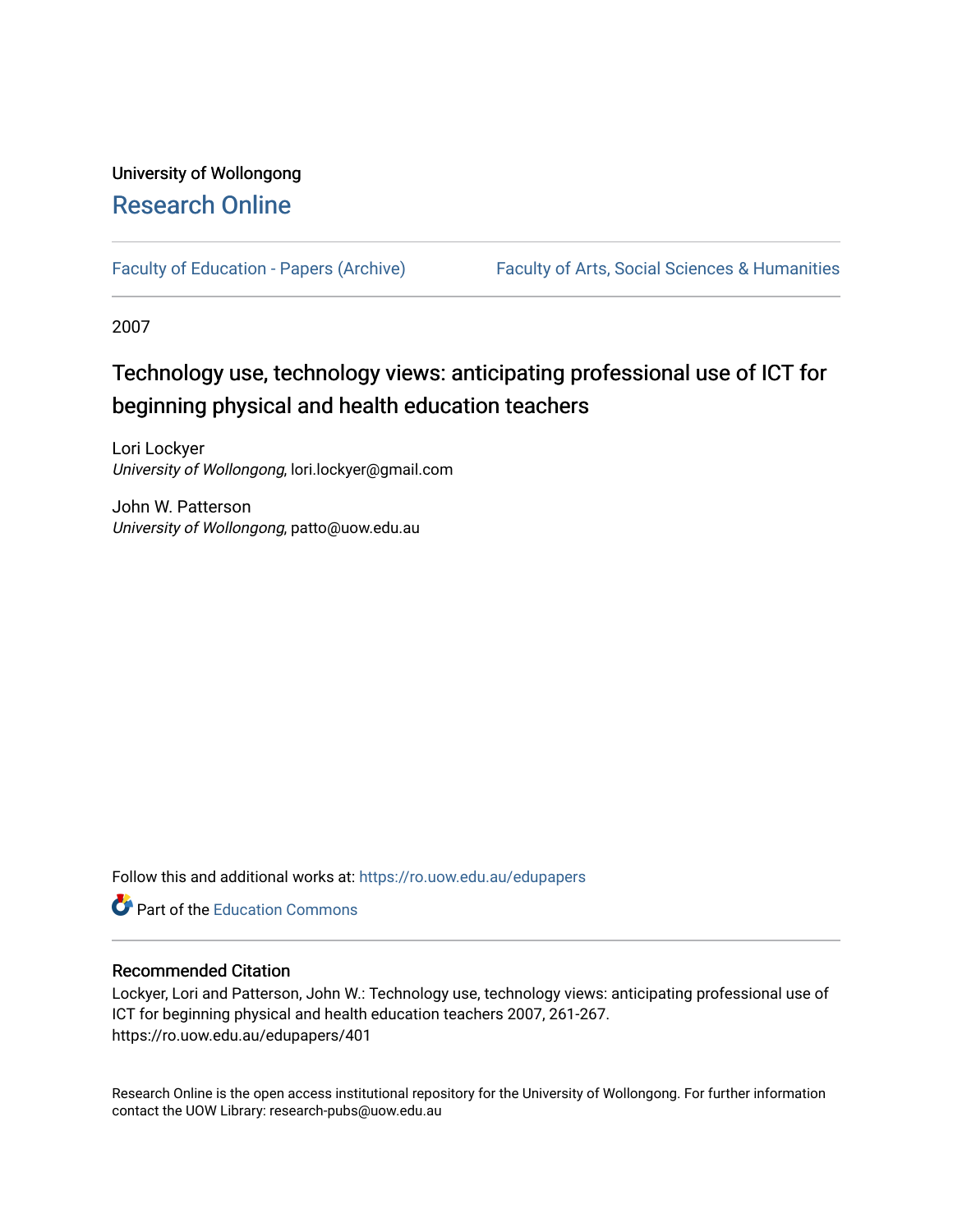# **Technology Use, Technology Views: Anticipating ICT Use for Beginning Physical and Health Education Teachers**

#### *Lori Lockyer and John Patterson University of Wollongong, Wollongong, Australia*

#### **llockyer@uow.edu.au patto@uow.edu.au**

#### **Abstract**

In Australia, the national initiative known as *Learning in an Online World*, focuses school jurisdictions across the country meet the challenge of achieving the national vision of all schools "… confidently using ICT in their everyday practices to improve learning, teaching and administration" (MCEETYA, 2005, p. 3). One strategy in reaching this goal is the effective preparation of pre-service teachers to use and integrate technology in their teaching and learning practices.

This article reports on a research study that aimed to explore the issue preparation for use of technology in teaching by understanding the current and anticipated technology usage for Australian health and physical education pre-service teachers.

**Keywords**: ICT education in teacher preparation, survey research, technology usage

#### **Introduction**

Concern is often expressed about the efficacy of pre-service teacher education programs to prepare teachers to use technologies in their practice (Kirschner & Sellinger, 2003; Pearson, 2003). The research study presented in this article suggests that a well-planned, integrated approach to technology use can have a potential positive impact on the technology practices by teachers in classroom and professionally related activity.

This article reports on perceptions of pre-service teachers in the specific discipline of health and physical education (H/PE). It addresses their use of information and communication technologies (ICT) in their teacher training and their perceived use of ICT in their future teaching experiences. To meet the goal of widespread adoption of ICT in the K-12 education context, the efficacy of pre-service teacher education programs has been determined as being paramount. The data from the study provides insights as to the effectiveness of a pre-service education program in the preparation of future teachers.

It has been argued that, within teacher education programs, ICT must be integrated with curriculum, pedagogy and field experience to model what the preservice teacher might use in their own practice (Willis and Mehlinger, 1996). As noted by Vongalis Macrow, Wright and Brew (2004), it is critical to focus on the integration aspect of ICT preparation. That is, how ICT can pedagogically support a particular discipline area.

Material published as part of this publication, either on-line or in print, is copyrighted by the Informing Science Institute. Permission to make digital or paper copy of part or all of these works for personal or classroom use is granted without fee provided that the copies are not made or distributed for profit or commercial advantage AND that copies 1) bear this notice in full and 2) give the full citation on the first page. It is permissible to abstract these works so long as credit is given. To copy in all other cases or to republish or to post on a server or to redistribute to lists requires specific permission and payment of a fee. Contact Publisher@InformingScience.org to request redistribution permission.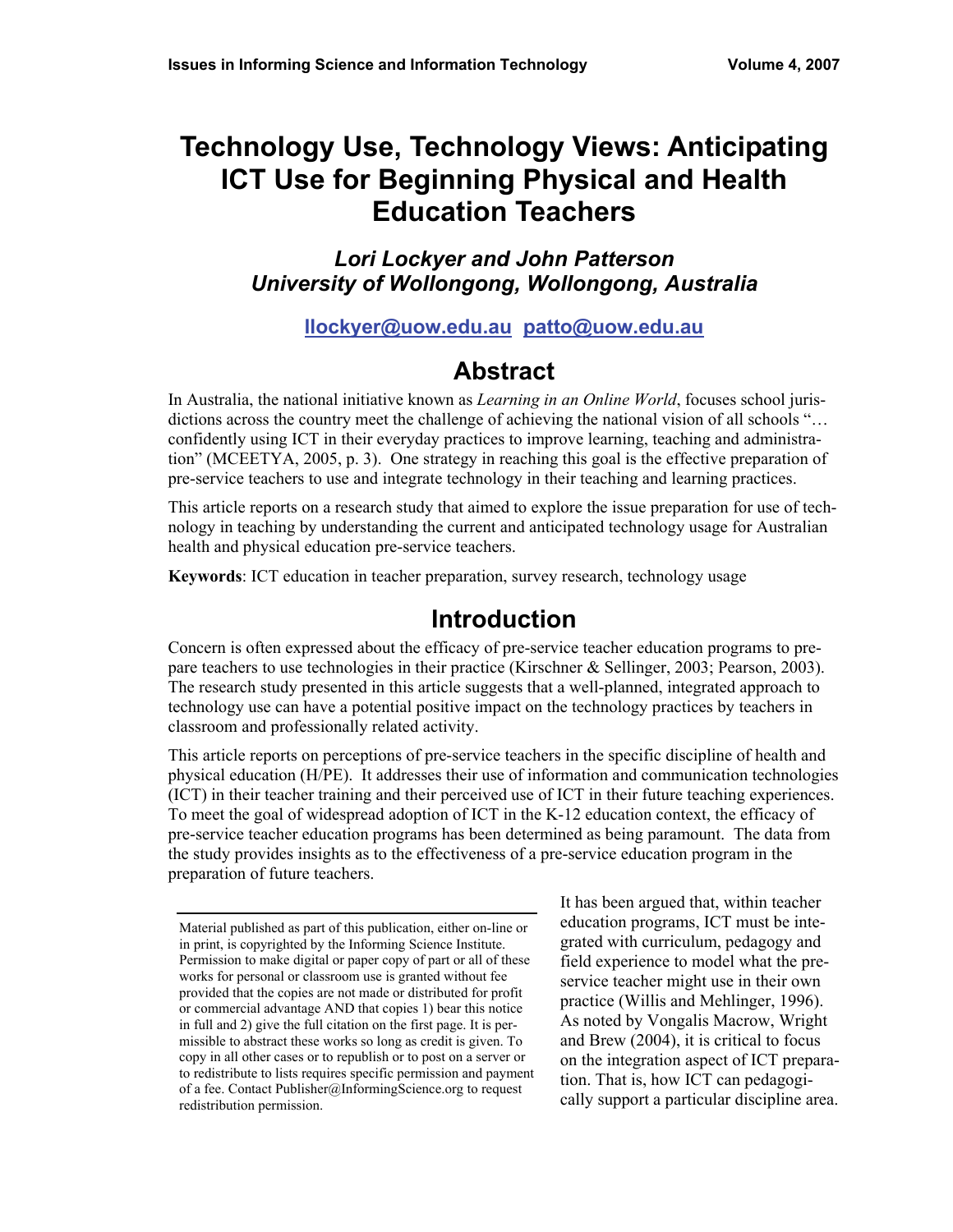Within the broad areas of sport, physical activity and health, technologies are widely used as educational tools; to collect data as a basis for the development of better coaching methods and performance techniques; for health problem diagnosis; and, a myriad of other functions. It is not unreasonable to assume therefore, that future teachers of health and physical education would be exposed to ICT in the broad domain of their discipline area and be interested in technologies as educational tools.

Many H/PE teachers have been among the early adopters for sharing discipline-based teaching resources online (e.g., through online clearinghouses such as PE Central (http://www.pecentral.org) in the US and ActiveHealth (http://www.activehealth.uow.edu.au/) in Australia. Yet, while investigating how US pre-service physical educators feel about their preparation to integrate technology effectively in their professional careers, Liang, Walls, Hicks, Clayton, and Yang (2006) found participants did not feel they were fluent (skilled) nor confident users of IT. Lack of confidence and fluency is a function of lack of expertise and experience – two issues which can be addressed in pre-service teacher education programs. These two issues compound feelings of inadequacy and uncertainty as to how best to use ICT pedagogy in a teaching environment.

Given the seeming rich use of technologies in the broad domain of health and physical education, and therefore assumed high levels of awareness of use of such technologies by physical and health education pre-service teachers, it was appropriate to explore current and anticipated usage of technology of a cohort of graduating pre-service teachers. It could be reasonably expected that, at the end of a four year professional preparation course, they would be using a range of technology tools and foresee the use of those tools in their professional role would increase.

# **Method**

A survey design was implemented in an attempt to understand the technology-related practices and anticipated professional use of technology of the study participants. The study population involved an available sample comprised of a cohort of graduating pre-service health and physical education teachers. In terms of context, this particular cohort of students had engaged in a fouryear health and physical education teacher preparation program with a focus on educational theory, child development, discipline-based content and curriculum, methods, and classroom management. This teacher preparation program includes a number of school-based practical experiences culminating in a five-week block practicum in the middle of the final year. The final year of the program also includes a subject particularly focused on teacher professionalism and provides the pre-service teachers an opportunity to articulate, in written and oral form, how they seem themselves in their future role as teacher.

Like most pre-service teacher education programs in Australia, the program includes as specific ICT in education subject that covers basic skills such as word processing and presentation applications. However, given the nature of the discipline, examples and opportunities to employ varied computer-based tools are provided through other subject offerings. Also, web-based resources and readings are available through a learning management system to support their course subjects.

This cohort did experience some unique technology-based initiatives including using interactive technologies as a pedagogical tool; engagement in online collaborative tutorials in a first-year health education subject; and, the opportunity to engage as an online mentor thus using webbased communication tools for discussion and professional development.

The survey instrument covered issues of competence and confidence of using a computer generally, frequency of use of a range of computer and Internet applications for academic purposes, anticipated frequency of use of the range of applications in their future teaching role; and, percep-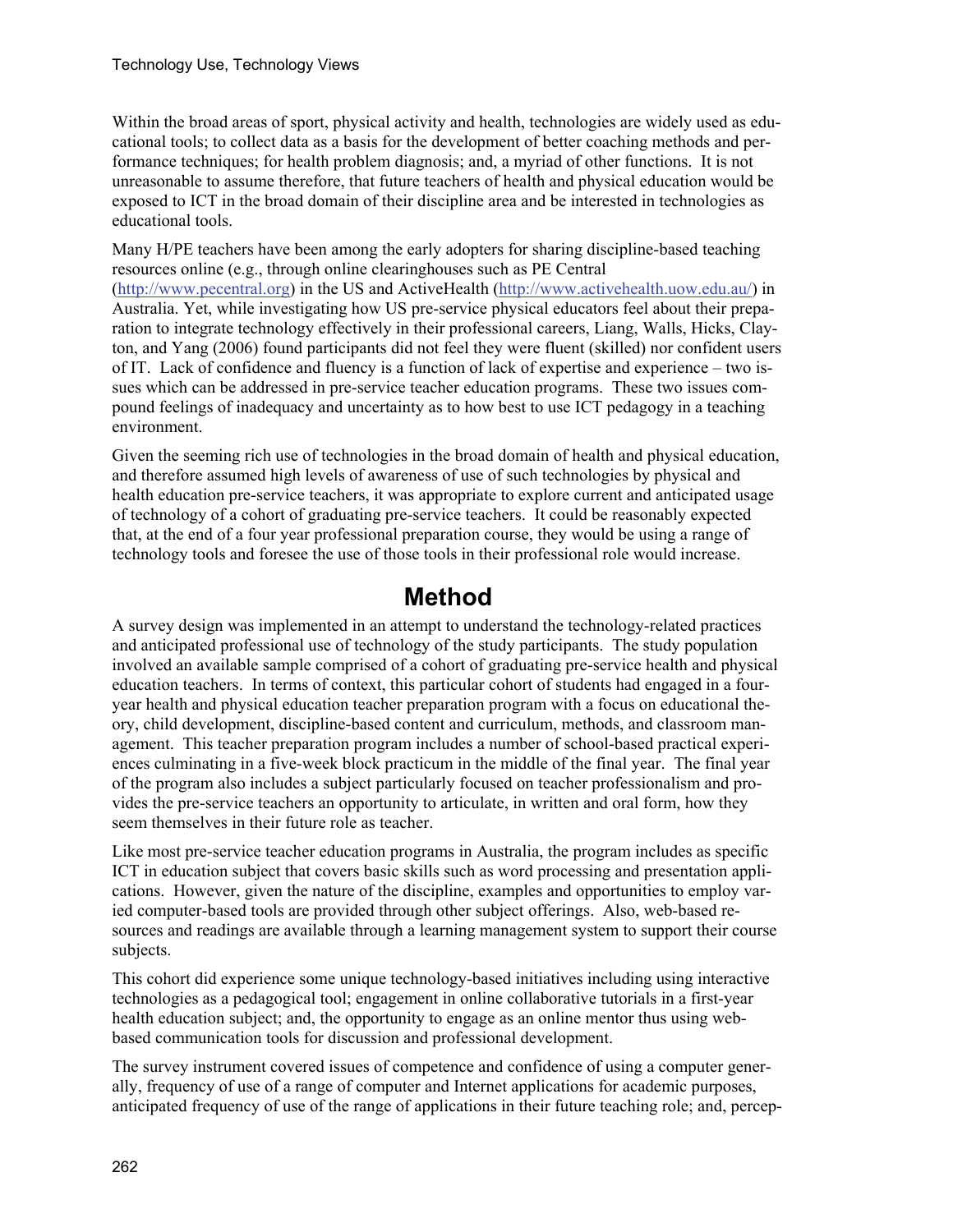tion of the usefulness of the Internet to support their teaching needs. Experts in both teacher education and educational technology tested the instrument for content validity. The resulting instrument was then pilot tested with a sample of pre-service teachers enrolled in a compatible course.

The survey was administered to participants during the final class meeting of the cohort's final academic year. Potential participants were requested to volunteer to complete the survey. A response rate of 84% was achieved as 38 of the 45 graduating pre-service teachers completed the survey. Descriptive analyses were performed on all items. During analysis, response categories for items focused on current frequency of use and anticipated frequency of use for computer and Internet applications were collapsed such that 'daily' and 'several times per week' were combined to be reported as 'frequently'; 'weekly' and 'monthly' were combined and as reported as 'sometimes'; and, 'rarely' and 'never' were combined and reported as 'rarely.' Chi Square (Siegel, 1956) was performed on relevant variables in order to ascertain the strength of perceived change from current use to anticipated use of technologies.

## **Results**

Of the 38 participants, 17 were male and 21 were female. The majority  $(n=29)$  of respondents rated their computer knowledge as very high or high. All but one respondent felt comfortable or very comfortable about using a computer for personal purposes. Most respondents (n=22) noted that they were using the Internet daily or several times per week.

| Table 1: Response category counts for technology use for academic purposes                                     |                     |                             |                |                             |  |
|----------------------------------------------------------------------------------------------------------------|---------------------|-----------------------------|----------------|-----------------------------|--|
|                                                                                                                | $\underline{\rm N}$ | Fre-<br>quently             | Some-<br>times | Rarely                      |  |
| Word processing                                                                                                | 38                  | 24                          | 14             | $\Omega$                    |  |
| Spreadsheet                                                                                                    | 38                  | $\mathcal{D}_{\mathcal{L}}$ | 17             | 19                          |  |
| Database                                                                                                       | 37                  | 1                           | 22             | 14                          |  |
| Desktop publishing                                                                                             | 38                  | 5                           | 15             | 18                          |  |
| Presentation                                                                                                   | 37                  | $\overline{2}$              | 14             | 21                          |  |
| Paint/draw                                                                                                     | 36                  | $\Omega$                    | 6              | 30                          |  |
| Graphics creation                                                                                              | 36                  | 1                           | 4              | 31                          |  |
| Multimedia development                                                                                         | 37                  | $\Omega$                    | 3              | 34                          |  |
| Web page/site development                                                                                      | 37                  | $\overline{2}$              | $\mathfrak{D}$ | 33                          |  |
| Send and receive email                                                                                         | 37                  | 28                          | 7              | $\overline{2}$              |  |
| Communicate in chat spaces or discussion forums                                                                | 38                  | 4                           | 5              | 29                          |  |
| Connect to networked computer servers                                                                          | 37                  | 3                           | 6              | 28                          |  |
| Browse the Web                                                                                                 | 38                  | 18                          | 18             | $\mathcal{D}_{\mathcal{L}}$ |  |
| Search for Web sites about a particular topic                                                                  | 38                  | 18                          | 20             | $\Omega$                    |  |
| Access Web sites when provided with address                                                                    | 38                  | 16                          | 18             | 4                           |  |
| Note: Frequently = daily or several times per week; Sometimes = weekly or monthly; Rarely = rarely<br>or never |                     |                             |                |                             |  |

In terms of their use of technologies for academic purposes (current use), frequencies of responses are reported in Table 1.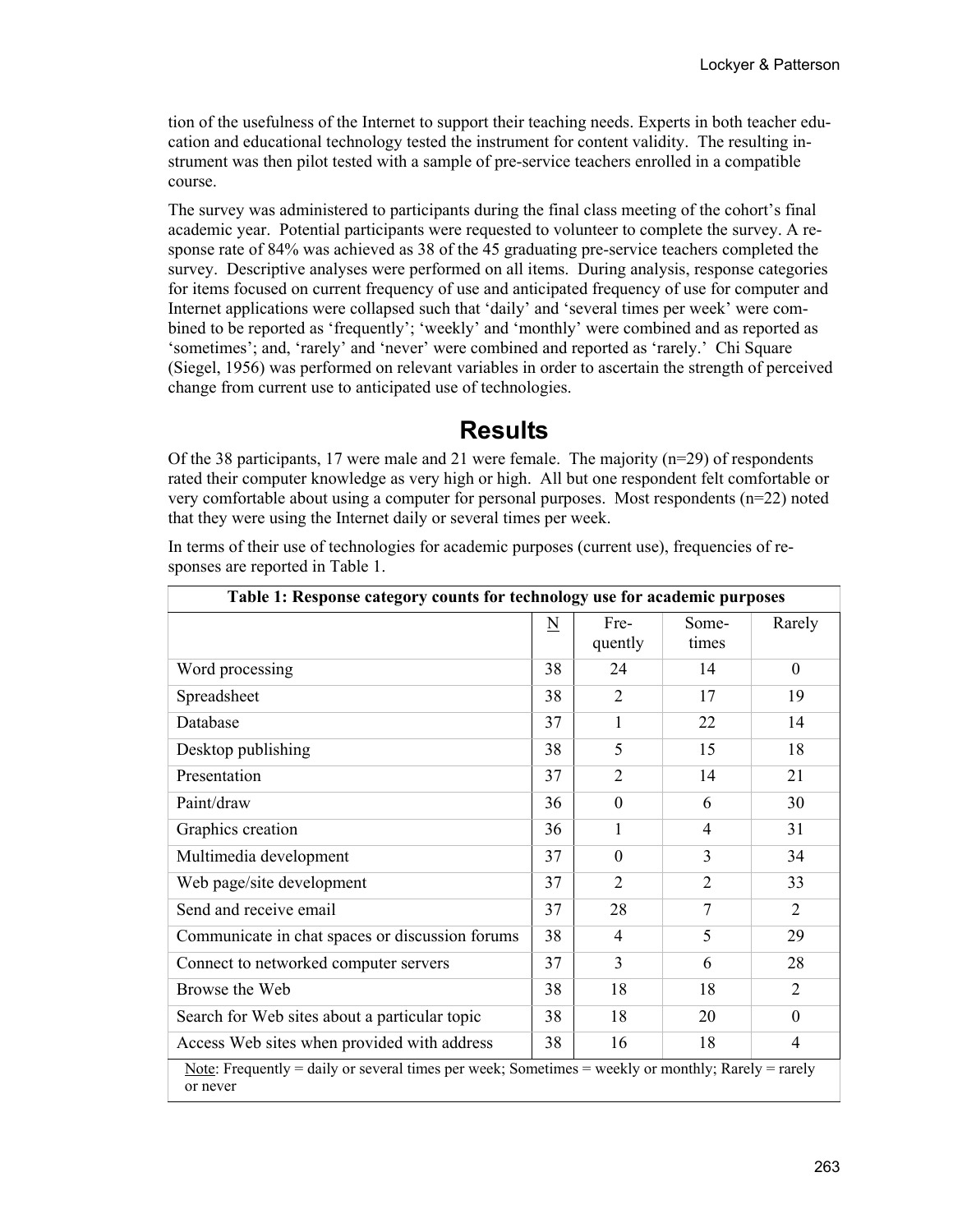The pre-service health and physical education teachers who participated in this study were frequent users of word processing  $(24)$ , email  $(28)$  and web browsing  $(n=18)$  and searching  $(n=18)$ . They sometimes used other productivity-type computer applications such as spreadsheets  $(n=17)$ , and databases (n=22) but rarely used more creative applications such as drawing or graphics creation software or multimedia and web development tools. Presentation software (such as Power-Point) was the only creative tool that was used sometimes  $(n=14)$ . Given the opportunities available to this cohort of pre-service teachers for engaging in online collaborative tutorials and acting as online mentors to less experienced peers, it is interesting to see infrequent use of chat spaces and discussion forums.

|                                                 | $\underline{\mathbf{N}}$ | Fre-<br>quently | Some-<br>times | Rarely         |
|-------------------------------------------------|--------------------------|-----------------|----------------|----------------|
| Word processing                                 | 36                       | 29              | 7              | $\mathbf{0}$   |
| Spreadsheet                                     | 36                       | 14              | 18             | 4              |
| Database                                        | 33                       | 9               | 21             | 3              |
| Desktop publishing                              | 34                       | 8               | 14             | 12             |
| Presentation                                    | 35                       | 7               | 24             | $\overline{4}$ |
| Paint/draw                                      | 33                       | 3               | 12             | 18             |
| Graphics creation                               | 33                       | $\overline{2}$  | 15             | 16             |
| Multimedia development                          | 33                       | $\overline{2}$  | 11             | 20             |
| Web page/site development                       | 32                       | $\overline{4}$  | 10             | 18             |
| Send and receive email                          | 35                       | 25              | 10             | $\theta$       |
| Communicate chat spaces or discussion forums    | 33                       | 3               | 12             | 18             |
| Connect to networked computer servers           | 32                       | 3               | 12             | 17             |
| Browse the Web                                  | 34                       | 19              | 14             | 1              |
| Search for Web sites about a particular topic   | 35                       | 21              | 14             | $\theta$       |
| Access Web sites when provided with the address | 35                       | 23              | 11             | 1              |

The distribution of anticipated use of technologies in their teaching role is provided in Table 2.

Sixty five percent or greater of respondents indicated that they would make use of word processing, email technologies, web searching tools, and specific web sites in their teaching activity on a frequent basis. Greater than 60% said they would use spreadsheets, databases, desktop publishing, graphics creation, on a sometime to frequent basis. Interestingly, more than 45% indicated similar patterns of use for chat spaces and discussion forums as well as sophisticated ICT practices such as multimedia and web development. The results presented in Table 2 superficially demonstrated potential shifts in understandings of the use of technologies in the educational process (a desired outcome of the teacher education program). This anticipated use was considered against self-reported current use using Chi Square to see if there was any significant difference between current behavior and anticipated future behavior. Chi Square was performed to test the null hypothesis of no change. A significant Chi Square ( $p=0.05$  or better) was found between current use and anticipated use in teaching for spreadsheets, databases, graphics creation, multi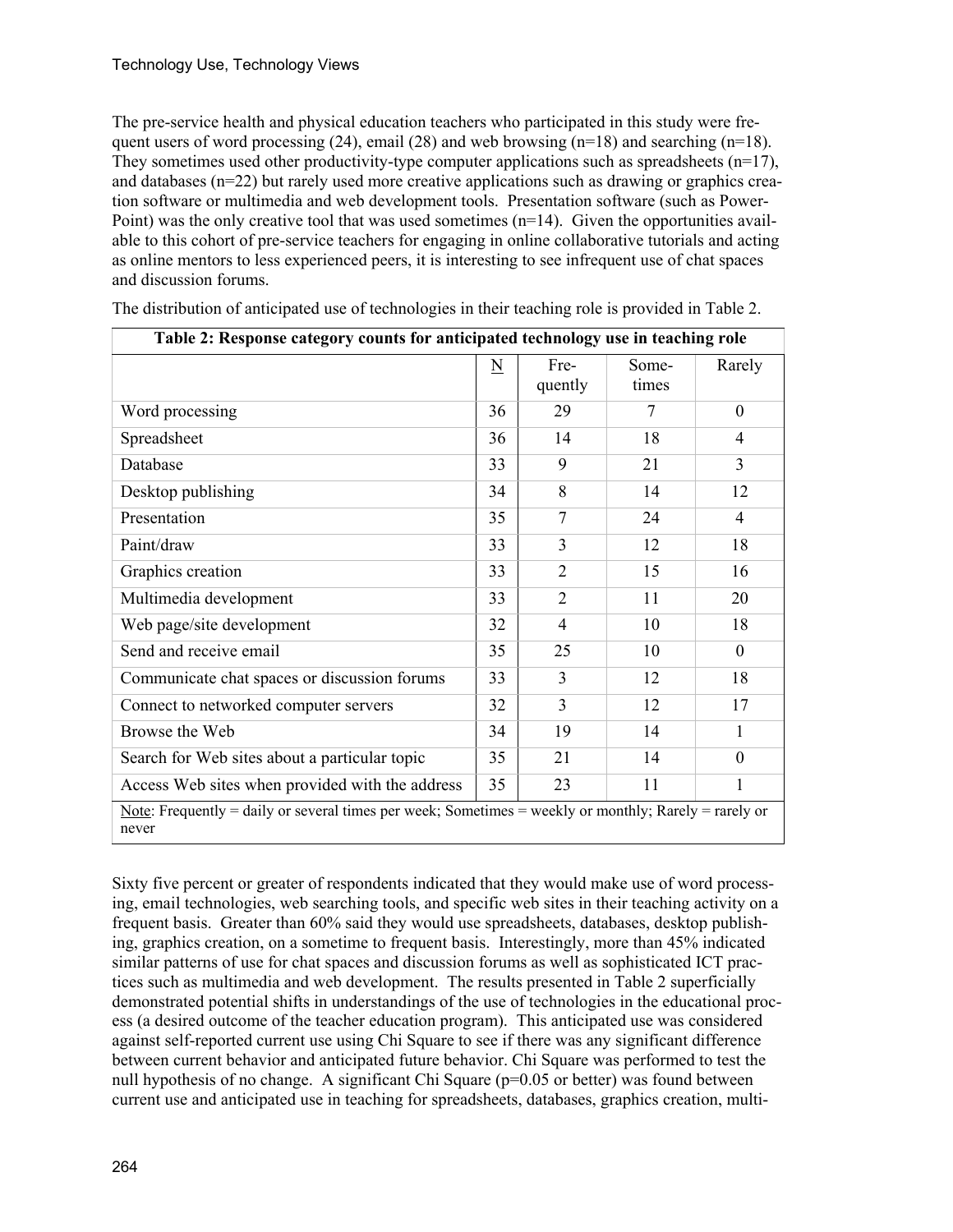media development, and web page development. With the exception of spreadsheets, the perceived future use of these generally complex technologies indicates an understanding of their role in the educational domain and a confidence to embrace them as pedagogical tools.

# **Discussion and Conclusion**

The four-year program of study at this institution has two foci for the understanding and mastering of ICT for pre-service teachers in a professional course of study. Conceptual understanding of and practical skill development in ICT are specifically presented in a focused subject but are also integrated throughout other subjects in the course. Therefore the students are given specific knowledge and experiences to improve understanding and skill sets. This is reinforced tangentially in other subjects by way of assessment tasks or exposure to use in the professional domain.

The results of this study suggest that this approach may have strength as beginning H/PE teachers see a place for ICT in their role. They anticipate using some of computer applications daily or several times per week. They expect to use a number of Internet applications frequently and overwhelming report a perception that the Internet will be useful for their teaching needs. The findings presented here mirror the perspective of British PE teachers. As reported by Thomas and Stratton (2006), a majority of the 252 PE teachers surveyed felt that ICT were valuable teaching tools.

The findings suggests that this pre-service teacher education program is, at minimum, reaching its goal for students using and anticipating use of the 'basic tools of the trade.' But, more importantly it may be considered that the program helps to contribute to an appreciation of the more sophisticated tools that might support teaching and learning.

The results also support the need for integration of technology tools and resources in teacher preparation program. The strength of perceived change from current use to anticipated use of technologies in future teaching role supports notions of modeling and practicing ICT integration. This is consistent with the findings of Kimbell-Lopez, LaBorde, and LeBoeuf-Davis (2006) who noted and increase of technology competence scores for pre-service teachers who used technology resources in their physical education methods assignments.

For some computer and Internet applications, usage increased over the course of their final academic year. In future studies it would be interesting to explore if there is any relationship increased usage and exposure to and experience with the use of ICT during the final five-week block practicum. While not including the discipline of health and physical education, Cuckle and Clarke (2002) found variable results when exploring the relationship between pre-service teacher competence and use of ICT and use of technology in teaching by teacher-mentors in the practicum situation. Taking this focus on practical experience further, it would be interesting to understand how perceived and actual access to ICT infrastructure in schools relates to use and competency. This is an issue highlighted in British studies (Cuckle & Clark, 2002; Thomas & Stratton, 2006) and anecdotally alluded to by Australian H/PE teachers and pre-service teachers.

The findings of this and related studies fit within the context of the broader education environment where more widespread adoption of ICT in teaching is being mandated. Such strategies for this mandate are the roll of network and computer infrastructure in schools, the development of electronic resources (or learning objects) that are Internet accessible, and pedagogical and curriculum policies that call for the integration of technology into the teaching and learning experience. In Australia, the Ministerial Council on Education Employment Training and Youth Affairs (1999) in their *The Adelaide Declaration on National Goals for Schooling in the Twenty-first Century* included a focus on ICT by stating that when students leave school they should be "…confident, creative and productive users of new technologies, particularly information and communication technologies, and understand the impact of those technologies on society [Goal